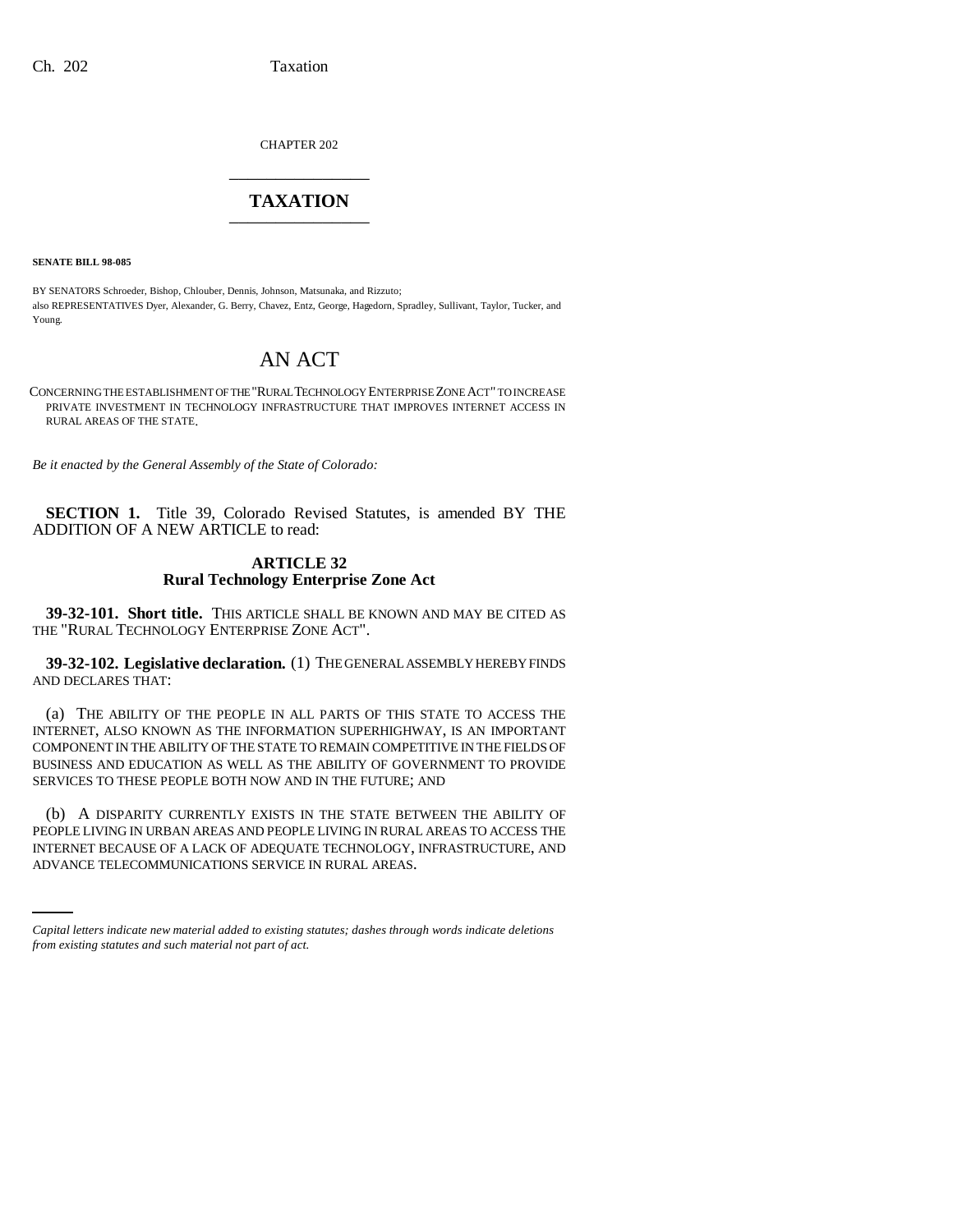(2) THE GENERAL ASSEMBLY FURTHER FINDS AND DECLARES THAT IT IS THE POLICY OF THE STATE, IN ORDER TO PROVIDE INCENTIVES FOR PRIVATE BUSINESSES TO INVEST IN THE INFRASTRUCTURE NEEDED TO IMPROVE THE ABILITY OF THE PEOPLE LIVING IN RURAL AREAS TO ACCESS THE INTERNET, TO ESTABLISH A PROGRAM TO PROVIDE A TAX INCENTIVE TO ENTERPRISES THAT PROVIDE SUCH INFRASTRUCTURE IN DESIGNATED AREAS TO BE KNOWN AS RURAL TECHNOLOGY ENTERPRISE ZONES.

**39-32-103. Needs assessment and inventory - public hearing.** (1) IN ORDER TO DETERMINE THE EXTENT TO WHICH THE INTERNET CAN BE ACCESSED IN RURAL AREAS OF THE STATE, THE PUBLIC UTILITIES COMMISSION SHALL CONDUCT A TECHNOLOGY INFRASTRUCTURE NEEDS ASSESSMENT AND INVENTORY IN SUCH AREAS TO DETERMINE THE STATUS OF INTERNET ACCESS IN RURAL AREAS. SUCH NEEDS ASSESSMENT AND INVENTORY SHALL SPECIFICALLY EXAMINE THE FOLLOWING:

(a) THE NEED AND ABILITY TO PROVIDE OR IMPROVE INTERNET ACCESS IN RURAL AREAS IN THE STATE;

(b) THE EXISTENCE AND IDENTIFICATION OF ANY BARRIERS THAT PREVENT OR REDUCE INTERNET ACCESS IN RURAL AREAS; AND

(c) THE TYPES OF TECHNOLOGY INFRASTRUCTURE, INCLUDING ADVANCED AND EMERGING TECHNOLOGIES, THAT WOULD IMPROVE INTERNET ACCESS IN RURAL AREAS.

(2) AFTER CONDUCTING THE NEEDS AND ASSESSMENT INVENTORY PURSUANT TO SUBSECTION (1) OF THIS SECTION, THE PUBLIC UTILITIES COMMISSION SHALL CONDUCT A PUBLIC HEARING ON THE DESIGNATION OF RURAL TECHNOLOGY ENTERPRISE ZONES PURSUANT TO SECTION 39-32-104. THE COMMISSION SHALL PROVIDE PUBLIC NOTICE OF SUCH HEARING TO RESIDENTS LIVING WITHIN ANY PROPOSED RURAL TECHNOLOGY ENTERPRISE ZONE AND TO ANY OTHER INTERESTED PARTIES THE COMMISSION MAY IDENTIFY. THE COMMISSION SHALL CONSIDER ANY TESTIMONY OR OTHER EVIDENCE PRESENTED AT SUCH HEARING IN DESIGNATING ANY RURAL TECHNOLOGY ENTERPRISE ZONE PURSUANT TO SECTION 39-32-104.

**39-32-104. Zones established.** (1) BASED UPON THE NEEDS AND ASSESSMENT INVENTORY AND THE EVIDENCE RECEIVED DURING THE PUBLIC HEARING CONDUCTED PURSUANT TO SECTION 39-32-103, THE PUBLIC UTILITIES COMMISSION MAY DESIGNATE RURAL AREAS IN THE STATE AS RURAL TECHNOLOGY ENTERPRISE ZONES. IN DESIGNATING SUCH ZONES, THE COMMISSION SHALL SPECIFY BY RULE, BASED UPON THE NEEDS AND ASSESSMENT INVENTORY AND THE EVIDENCE RECEIVED AT THE PUBLIC HEARING, THE SPECIFIC TECHNOLOGY INFRASTRUCTURE NEEDS OF EACH RURAL TECHNOLOGY ENTERPRISE ZONE AND THE TYPES OF INVESTMENTS THAT WILL MEET THOSE NEEDS. FOR EACH RURAL TECHNOLOGY ENTERPRISE ZONE DESIGNATED PURSUANT TO THIS SECTION, THE COMMISSION SHALL FURTHER SPECIFY THE FOLLOWING:

(a) THE BOUNDARIES OF THE RURAL TECHNOLOGY ENTERPRISE ZONE;

(b) THE POTENTIAL FOR INCREASING INTERNET ACCESS WITHIN THE RURAL TECHNOLOGY ENTERPRISE ZONE;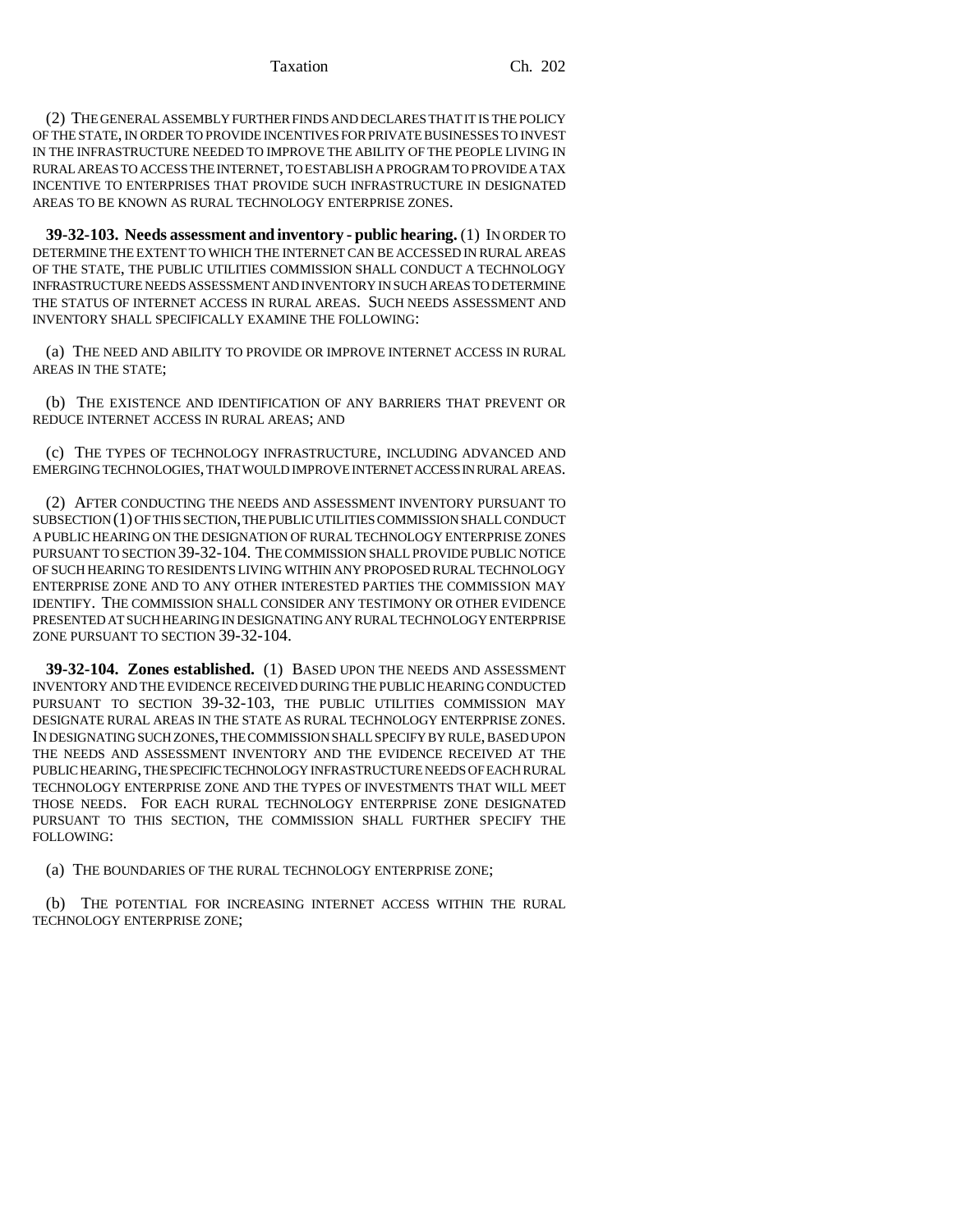#### Ch. 202 Taxation

(c) THE SPECIFIC TECHNOLOGY INFRASTRUCTURE REQUIRED TO PROVIDE ADEQUATE INTERNET ACCESS WITHIN THE ZONE AND ANY UNIQUE NEEDS OR CHARACTERISTICS OF THE ZONE;

(d) THE SPECIFIC INVESTMENTS IN TECHNOLOGY INFRASTRUCTURE THAT WILL QUALIFY FOR INCOME TAX CREDITS IN THE ZONE PURSUANT TO SECTION 39-32-105; AND

(e) ANY OTHER INFORMATION THE COMMISSION DEEMS PERTINENT.

**39-32-105. Credit against tax - investment in technology infrastructure.** (1) THERE SHALL BE ALLOWED TO ANY PERSON AS A CREDIT AGAINST THE TAX IMPOSED BY ARTICLE 22 OF THIS TITLE, FOR INCOME TAX YEARS COMMENCING ON OR AFTER JANUARY 1, 1999, BUT PRIOR TO JANUARY 1, 2005, AN AMOUNT EQUAL TO TEN PERCENT OF THE AMOUNT OF THE TOTAL INVESTMENT MADE DURING SUCH YEARS IN TECHNOLOGY INFRASTRUCTURE REQUIRED TO PROVIDE INTERNET ACCESS IN RURAL TECHNOLOGY ENTERPRISE ZONES. SUCH CREDIT MAY BE CLAIMED ONLY FOR SPECIFIC CAPITAL INVESTMENTS IN TECHNOLOGY INFRASTRUCTURE THAT WILL QUALIFY FOR INCOME TAX CREDITS IN SUCH ZONE AS SPECIFIED BY THE PUBLIC UTILITIES COMMISSION PURSUANT TO SECTION 39-32-104 (1) (d). THE CREDIT CLAIMED BY A PERSON PURSUANT TO THIS SECTION SHALL NOT EXCEED ONE HUNDRED THOUSAND DOLLARS IN ANY ONE TAX YEAR.

(2) IF THE CREDIT ALLOWED UNDER THIS SECTION EXCEEDS THE INCOME TAXES OTHERWISE DUE ON THE CLAIMANT'S INCOME, THE AMOUNT OF THE CREDIT NOT USED AS AN OFFSET AGAINST INCOME TAXES MAY BE CARRIED FORWARD AS A TAX CREDIT AGAINST SUBSEQUENT YEARS' INCOME TAX LIABILITY FOR A PERIOD NOT TO EXCEED TEN YEARS AND SHALL BE APPLIED FIRST TO THE EARLIEST YEARS POSSIBLE.

**39-32-106. Report to the general assembly.** (1) THE PUBLIC UTILITIES COMMISSION SHALL SUBMIT A REPORT TO THE HOUSE AND SENATE BUSINESS AFFAIRS AND LABOR COMMITTEES OF THE GENERAL ASSEMBLY ON OR BEFORE SEPTEMBER 1, 2003, OUTLINING THE PROGRESS, IF ANY, IN IMPROVING INTERNET ACCESS WITHIN RURAL TECHNOLOGY ENTERPRISE ZONES. SUCH REPORT SHALL INCLUDE, BUT IS NOT LIMITED TO, THE FOLLOWING INFORMATION:

(a) AN ANALYSIS OF THE CHANGES MADE IN TECHNOLOGY INFRASTRUCTURE IN THE RURAL TECHNOLOGY ENTERPRISE ZONES TO IMPROVE INTERNET ACCESS AND THE EFFECTS OF THOSE CHANGES; AND

(b) ANY AVAILABLE STATISTICS, INCLUDING STATISTICS THAT MAY BE PUBLISHED PURSUANT TO SECTION 39-21-113, C.R.S., CONCERNING THE AMOUNT OF INVESTMENTS MADE IN RURAL TECHNOLOGY ENTERPRISE ZONES.

**39-32-107. Rules and regulations.** THE PUBLIC UTILITIES COMMISSION SHALL PROMULGATE RULES NECESSARY FOR THE ADMINISTRATION OF SECTIONS 39-32-103, 39-32-104, AND 39-32-106. THE DEPARTMENT OF REVENUE SHALL PROMULGATE RULES NECESSARY FOR THE ADMINISTRATION OF SECTION 39-32-105. RULES PROMULGATED PURSUANT TO THIS SECTION SHALL BE PROMULGATED IN ACCORDANCE WITH ARTICLE 4 OF TITLE 24, C.R.S.